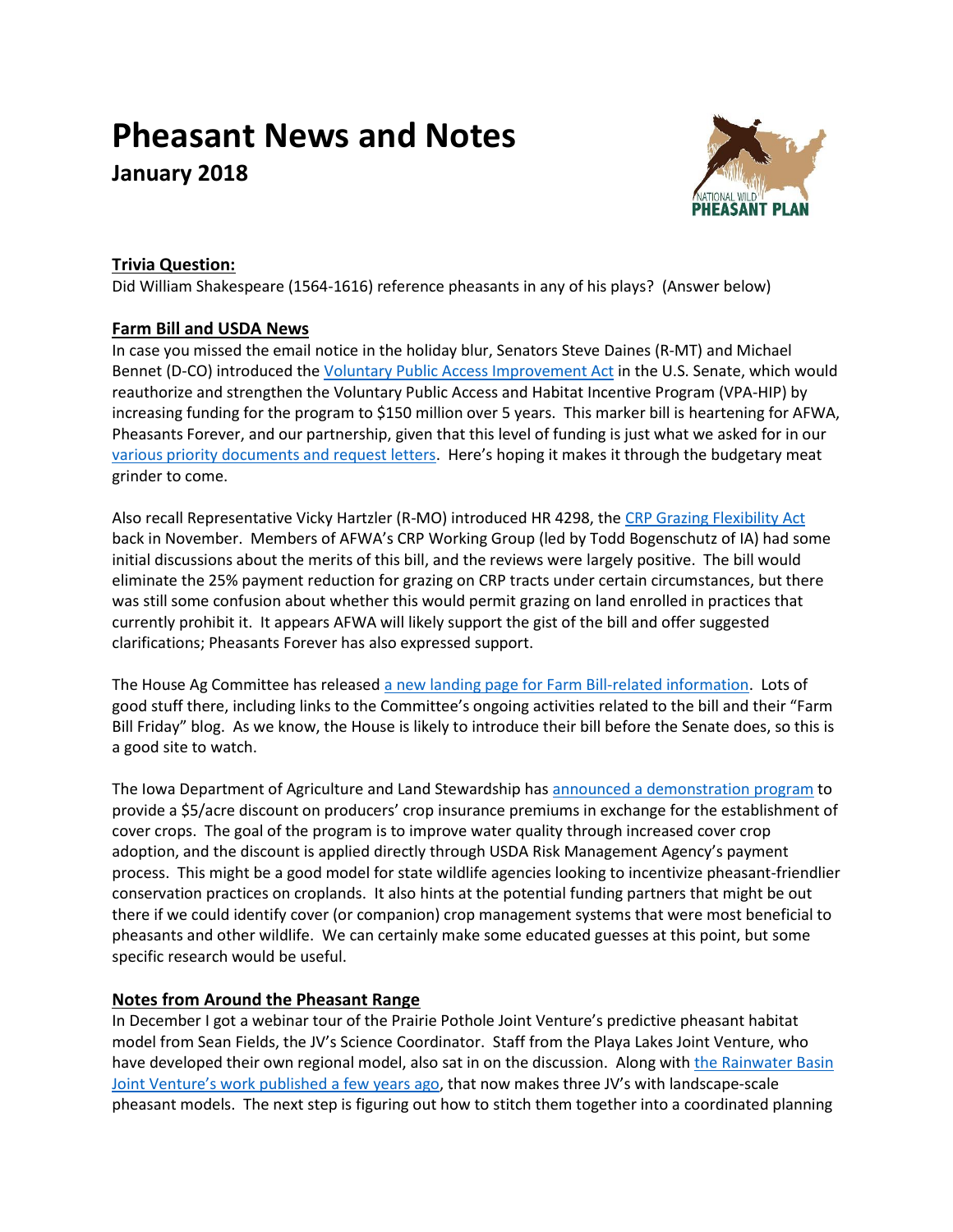tool. I discussed this concept with the USDA-FSA's Skip Hyberg again last month, and he may have some funding to support construction of such a tool – the idea would be to build something we could add other geographies and species onto over time so USDA could better predict the national implications of policy changes on pheasants and other species of interest. After the PPJV has a chance to put some finishing touches on their model, I will organize a conference call with all the principle parties to begin fleshing out a project proposal for Skip; let me know if you want to participate in the call.

Tom Keller (Tech Committee, Pennsylvania Game Commission) worked up an initial outline for the Committee's recommendations on pheasant translocations and distributed it to the other members (Al Stewart of MI, Jeff Prendergast of KS, and Robert Perez of TX) who agreed at the Utah meeting to work on the document. That group will be turning the outline into a review draft in the coming months. Thanks again to Tom, Al, Jeff, and Robert for volunteering to take this on.

Our Technical Committee membership in the Pacific Northwest is in a state of transition. Angelique Curtis, the Management Board and Technical Committee member for the Washington Department of Fish and Wildlife, left her position in September and has not yet been replaced. The point of contact for most of Angelique's duties is Anis Aoude (360/902-2509), WDFW's wildlife chief. More recently, Dave Budeau, our TC member for the Oregon Department of Fish and Wildlife, retired at the end of October. Kelly Walton (503/947-6322) is the lucky staff member at ODFW that gets to do two jobs while they hire Dave's replacement (the position was advertised and has now closed). Good luck to Anis and Kelly while they hold down the fort, and we look forward to welcoming some new Tech Committee members soon.

The Nebraska Cooperative Fish and Wildlife Research Unit plans on publishing several pieces of their research on pheasant hunter behavior together in an upcoming Wildlife Monograph. The WM editor has encouraged the idea, and writing is now underway.

#### **Recent Literature**

I got a question the other day about the potential effects of wind turbines on pheasants. I couldn't find any North American research on the subject, but did fin[d this study from Poland.](http://nationalpheasantplan.org/wp-content/uploads/2017/12/Pheasants-and-wind-turbines-in-Poland-Env-Monit-Assess-2017.pdf) They found increased pheasant use near turbines, and hypothesized turbines were associated with a reduced threat of avian predation and increased availability of grit, particularly in winter. If anyone has any other information, please pass it along.

Pete Robertson and coauthors recently evaluated long-term changes in the efficiency with which released pheasants increased the harvest (wild and released birds combined) on shooting estates in Great Britain. They found efficiency has declined, with most of the drop occurring during 1990 to 2005. The trend could be due to changes in habitat, disease prevalence, or predation, but their data were insufficient to figure that part out.

Pheasant releases [in Great Britain: long-term and large-scale changes in the survival of a managed bird](https://link.springer.com/article/10.1007%2Fs10344-017-1157-7)

If you're like me and it's been a few years (or decades) since you learned the latest data analysis techniques in grad school, the methods now referenced in publications can seem pretty mysterious (e.g., what the heck is an N-mixture model? Sounds like a blender on a late-night infomercial.) Luckily, I stumbled upon [this book](http://larkinpowell.wixsite.com/larkinpowell/estimation-of-parameters-for-animal-pop) by Larkin Powell and George Gale that is wildlife data-specific and explains several of the newer approaches in a very understandable way. To top it off, the book is available as a free download in pdf form. Thanks, Larkin and George!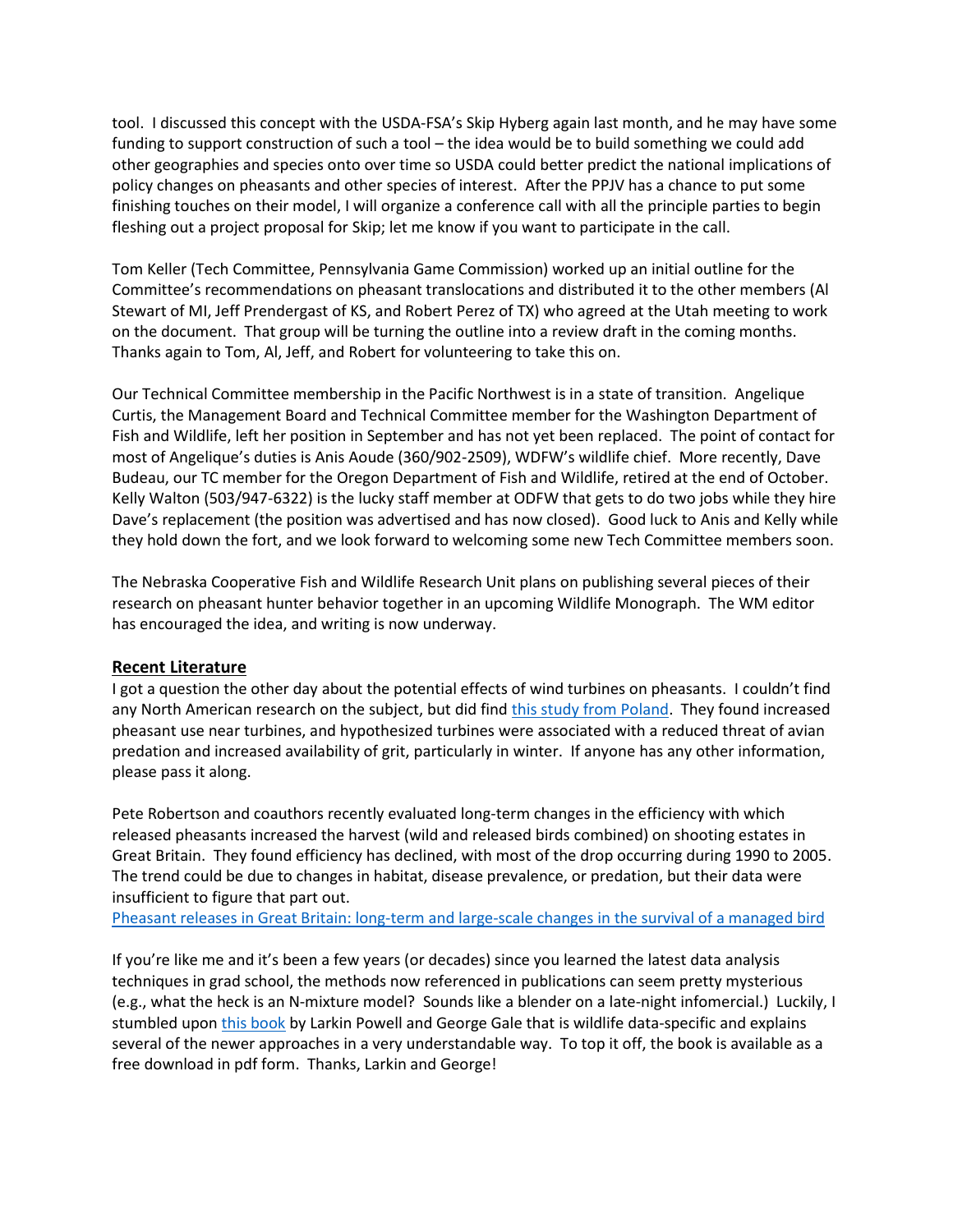#### **Pheasants in the News**

Once again, pheasants generate valuable public services, including crime-fighting. [Pheasant hunters bag burglary suspects in Oregon](http://www.eastoregonian.com/eo/local-news/20171218/pheasant-hunters-bag-burglary-suspects)

## **Pheasants on the Plate**

*"I'm making this presumption that you want to live vividly… What is a diet of vividness but to live vividly, to see vividly, to write vividly… We start at the base with garlic. Without garlic forget it. Garlic should be bought in odd numbers. You should get one pound, three pounds, five pounds, seven pounds of garlic." --Jim Harrison*

In our day-to-day work in conservation, sometimes the deeper point of what we're doing can start to slip into the background, and we need ways of resisting this when we feel it happening. Why do we spend our time working for pheasants? Everyone has their personal reasons, but most would agree pheasants repay our efforts by making our lives more vivid. Flushed underfoot, what is a pheasant but a bolt of pure vividness? If we shoot straight and know how to cook, that same quality ends up on the plate, as well. There's no accounting for taste, as they say, but including an occasional recipe in our pheasant conversations helps remind us that the vivid is worth fighting for.

#### Pheasant and Garlic Soup

This is a bastardized version of a meatless Spanish garlic soup recipe. Since it calls for diced meat, birds that took the brunt of the pattern work well here – save the nice-looking ones for dishes where the game is the star rather than a supporting actor. You can use the meat from a whole rooster if you want, but getting two batches per bird doubles the enjoyment.

Ingredients: 3 T olive oil 15 cloves of garlic, sliced thin 2½ T smoked paprika 2/3 t cayenne pepper (or to taste) 1 pheasant breast filet and the meat from 1 thigh, both cut into smallish cubes 5 c chicken stock Salt (to taste, depending on how salty your stock is to start with) 2 beaten eggs (optional) 4 c toasted croutons made from a baguette (day-old bread works best)

Heat the olive oil in a pot over medium-low heat, then add the garlic and sauté until it just starts to soften. Add the spices and stir until moistened by the oil, add the meat and stir until the cubes are just separated, then add the stock (the trick is to get the stock in there before the garlic starts to brown, which turns it bitter). Increase the heat and simmer until the meat is cooked through, then adjust the salt if needed. If you're up for something interesting, dribble in a couple of beaten eggs while quickly stirring the simmering pot, resulting in an egg-drop soup kind of thing which sounds weird but adds a nice richness (and if you're like me, you'll start involuntarily humming Paul Simon's "Mother and Child Reunion" as you add the eggs, because the song's title was supposedly inspired by a chicken-and-egg dish on a Chinese restaurant's menu). Ladle soup into bowls, top generously with croutons, stop humming and eat. Serves four.

\*\*If you would be so kind, please send your favorite pheasant or other upland game recipes for future use in this space. Reading only what one person thinks tastes good is boringly incomplete.